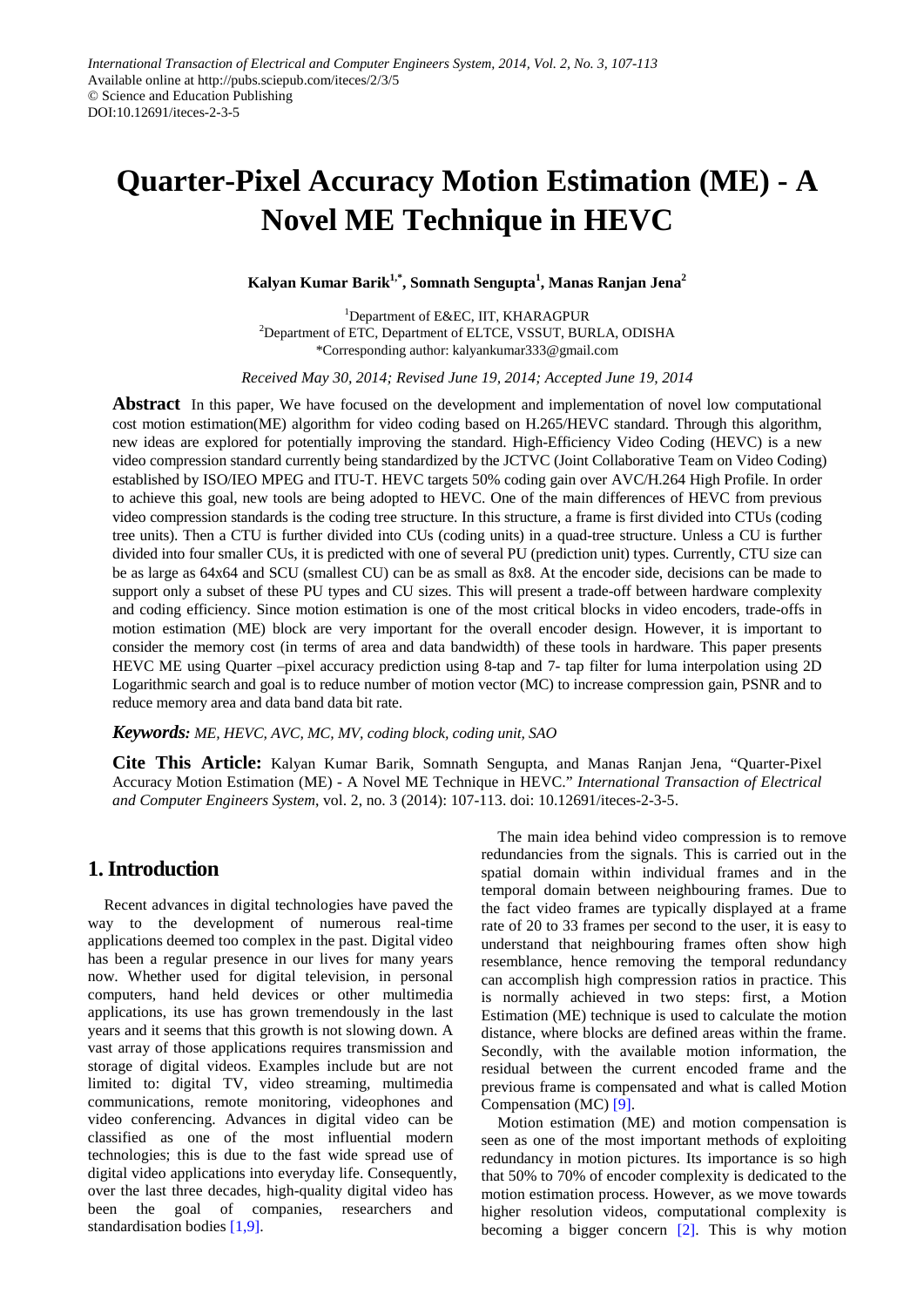estimation is seen as a major savings area in terms of computational expense. An important technique that can be used in ME is the Fractional Motion Estimation (FME). The FME allows an even greater efficiency by applying an interpolation process between integer position samples in reference frames, allowing a search for better matches in fractional positions. The FME is composed by two units: the Interpolation Unit, that generates the fractional position samples (sub-pixels), and the Search Unit, which searches for better matches composed by sub-pixels. One of the new FME is "Quarter-pixel accuracy motion estimation", which is used for the most efficient video coding standards H.264/MPEG-4(AVC) and H.265/HEVC [\[4,5\].](#page-6-3)

# **2. Motion Estimation in HEVC**

High-Efficiency Video Coding (HEVC) is a new video compression standard currently being standardized by the JCTVC (Joint Collaborative Team on Video Coding) established by ISO/IEO MPEG and ITU-T. HEVC targets 50% coding gain over AVC/H.264 High Profile [\[2\].](#page-6-2) In order to achieve this goal, new tools are being adopted to HEVC*.* The main goals of H.265/HEVC standardization effort have been to enhance compression performance and provide a "network-friendly" video representation. H.265 utilizes variable block sizes and quarter-pixel motion compensation with multiple reference frames to achieve high coding efficiency. It has motion compensation units in sizes of 8x8, 16x16, 32x32 and 64x64 where H.264/AVC supports only  $4x4$  to  $16x16$  [\[6\].](#page-6-4) Such wide block choices improve coding efficiency at the cost of largely increased motion estimation time [\[3\].](#page-6-5) In H.265/HEVC encoding, the most computationally critical part is motion estimation [\[9\].](#page-6-1)

H.265/HEVC also has quarter-pixel motion vector accuracy as another of its important feature, which requires interpolation of pictures by a factor of four, which is done by a 7-tap bilinear filter and a 8-tap DCT (Discrete Cosine Transform) based finite impulse response (FIR) filter [\[2\].](#page-6-2) This increased accuracy of motion vectors and the subsequent coding gain is significant. On the other hand, the filtering process and the extra quarter-pixel motion estimation search demands substantial amount of computation. The computational complexity becomes even worse with larger search ranges, bi-directional and/or when multiple reference frames are used. Such high computational complexity is often a bottle-neck for realtime conversational applications.

#### **2.1. Sub-Pixel Interpolation Based Motion Estimation**

Sub-pixel interpolation is one of the most computationally intensive parts of High Efficiency Video Coding (HEVC) video encoder and decoder. The fractional sample interpolation for luma samples in HEVC [\[3\]](#page-6-5) uses separable application of an eight-tap filter for the half-sample positions and a seven-tap filter for the quarter sample positions. This is in contrast to the process used in H.264/MPEG-4 AVC [\[5\],](#page-6-6) which applies a two-stage interpolation process by first generating the values of one or two neighbouring samples at half-sample positions using six-tap filtering, rounding the intermediate results, and then averaging two values at integer or half- sample positions. In H.264, 4x4 and 16x16 block sizes are used. However, in HEVC, prediction unit (PU) sizes can be from 4x4 to 64x64.Therefore, HEVC sub-pixel interpolation is more complex than H.264 sub-pixel interpolation [\[8\].](#page-6-7)

HEVC instead uses a single consistent separable interpolation process for generating all fractional positions without intermediate rounding operations, which improves precision and simplifies the architecture of the fractional sample interpolation. The interpolation precision is also improved in HEVC by using longer filters, i.e., seven-tap or eight-tap filtering rather than the six tap filtering used in H.264/MPEG-4 AVC  $[2,10,11]$ . Using only seven taps rather than the eight used for half-sample positions was sufficient for the quarter-sample interpolation positions since the quarter-sample positions are relatively close to integer sample positions, so the most distant sample in an eight-tap interpolator would effectively be farther away than in the half sample case (where the relative distances of the integer-sample positions are symmetric).

| $A_{1,1}$  | $A_{0,-1}$ | $a_{0,-1}$ | $b_{0,-1}$ |           | $C_{0,-1}$ $A_{1,-1}$ | $A_{2,-1}$ |
|------------|------------|------------|------------|-----------|-----------------------|------------|
|            |            |            |            |           |                       |            |
|            |            |            |            |           |                       |            |
| $A_{.1,0}$ | $A_{0,0}$  | $a_{0,0}$  | $b_{0,0}$  | $C_{0,0}$ | $A_{1,0}$             | $A_{2,0}$  |
| $d_{-1,0}$ | $d_{0,0}$  | $e_{0,0}$  | $f_{0,0}$  | 80,0      | $d_{1,0}$             | $d_{2,0}$  |
| $h_{-1,0}$ | $h_{0,0}$  | $i_{0,0}$  | jo,o       | $k_{0,0}$ | $h_{1,0}$             | $h_{2,0}$  |
| $n_{-1,0}$ | $n_{0,0}$  | $p_{0,0}$  | 90,0       | $r_{0,0}$ | $n_{1,0}$             | $n_{2,0}$  |
| $A_{-1,1}$ | $A_{0,1}$  | $a_{0,1}$  | $b_{0,1}$  | $C_{0,1}$ | $A_{11}$              | $A_{2,1}$  |
|            |            |            |            |           |                       |            |
|            |            |            |            |           |                       |            |
|            |            |            |            |           |                       |            |
| $A_{-1,1}$ | $A_{0,1}$  | $a_{0,2}$  | $b_{0,2}$  | $C_{0,2}$ | $A_{1,1}$             | $A_{2,1}$  |

**Figure 1.** Integer and fractional sample positions for luma interpolation

#### **2.2. Interpolation Process of Luma Sample**

In Figure 2.3 the positions labeled with upper-case letters *Ai,j,* represent the available luma samples at integer sample locations, whereas the other positions labelled with lower-case letters represent samples at non integer sample locations, which need to be generated by interpolation. The samples labelled  $a_{0,0}$ ,  $b_{0,0}$ ,  $c_{0,0}$ ,  $d_{0,0}$ ,  $h_{0,0}$ , and  $n_{0,0}$ and are derived from the samples by applying the eight-tap filter for half-sample positions [\[5\]](#page-6-6) and the seven-tap filter for the quarter-sample positions as follows:

$$
a_{0,j} = \left(\sum_{i=-3..3} A_{i,j} \text{qfilter}[i]\right) >> (B-8) \tag{2.1}
$$

$$
b_{0,j} = \left(\sum_{i=-3..4} A_{i,j} \text{hfilter}[i]\right) >> (B-8) \tag{2.2}
$$

$$
c_{0,j} = \left(\sum_{i=-2..4} A_{i,j} \text{qfilter}\left[1-i\right]\right) >> (B-8) \tag{2.3}
$$

$$
d_{0,0} = \left(\sum_{i=-3..3} A_{0,j} \text{qfilter}[j]\right) >> (B-8) \tag{2.4}
$$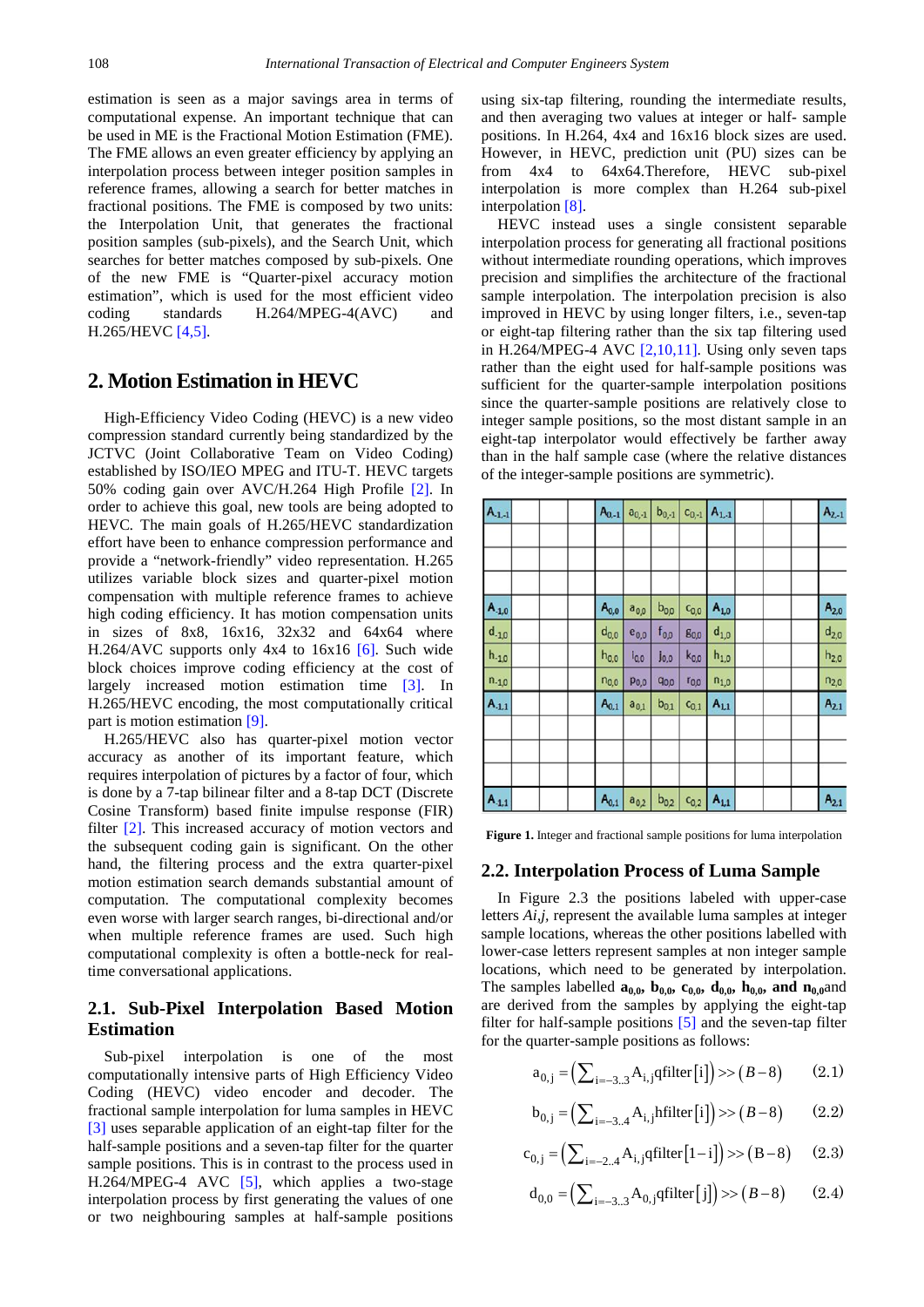$$
h_{0,0} = \left(\sum_{i=-3..4} A_{0,j} \text{hfilter}[j]\right) >> (B-8) \qquad (2.5)
$$

$$
n_{0,0} = \left(\sum_{i=-2..4} A_{0,j} \text{qfilter}\left[1-i\right]\right) >> \left(B-8\right) \quad (2.6)
$$

where the constant  $B \ge 8$  is the bit depth of the reference samples (and typically  $B = 8$  for most applications) and the filter coefficient values for luma is given in [Table 1](#page-2-0) [\[4,5\].](#page-6-3) In these formulae  $\gg$  denotes an arithmetic right shift operation.

**Table 1. Filter coefficients for luma fractional sample interpolation in HEVC**

<span id="page-2-0"></span>

| Index i    | $-3$ | $\sim$<br>-2 | -1    |    |    |     |  |
|------------|------|--------------|-------|----|----|-----|--|
| hfilter[i] | - 1  |              | $-11$ | 40 | 40 | -11 |  |
| qfilter[i] | - 1  |              | $-10$ | 58 |    | -3  |  |

The samples labelled **e**<sub>0,0</sub>, **i**<sub>0,0</sub>, **p**<sub>0,0</sub>, **f**<sub>0,0</sub>, **j**<sub>0,0</sub>, **q**<sub>0,0</sub>, **g**<sub>0,0</sub>, **k**<sub>0,0</sub> **and**  $r_{0,0}$  can be derived by applying the corresponding filters to samples located at vertically adjacent  $a_{0,i}$ ,  $b_{0,i}$  and  $c_{0,i}$  positions as follows:

$$
e_{0,0} = \left(\sum_{v=-3..3} a_{0,v} \text{qfilter}[v]\right) >> 6 \tag{2.7}
$$

$$
f_{0,0} = \left(\sum_{v=-3..3} b_{0,v} \text{qfilter}\left[v\right]\right) >> 6 \tag{2.8}
$$

$$
g_{0,0} = \left(\sum_{v=-3..3} c_{0,v} \text{qfilter}[v]\right) >> 6 \tag{2.9}
$$

$$
i_{0,0} = \left(\sum_{v=-3..4} a_{0,v} \text{hfilter}[v]\right) >> 6 \tag{2.10}
$$

$$
j_{0,0} = (\sum_{v=-3..4} b_{0,v} \text{qfilter}[v]) \gg 6
$$
 (2.11)

$$
k_{0,0} = \left(\sum_{v=-3..4} c_{0,v} \text{qfilter}[v]\right) >> 6 \qquad (2.12)
$$

$$
p_{0,0} = \left(\sum_{v=-2..4} a_{0,v} \text{qfilter}\left[1-v\right]\right) >> 6 \qquad (2.13)
$$

$$
q_{0,0} = \left(\sum_{v=-2..4} b_{0,v} \text{qfilter}\left[1-v\right]\right) >> 6 \qquad (2.14)
$$

$$
r_{0,0} = \left(\sum_{v=-2..4} c_{0,v} \text{qfilter}\left[1 - v\right]\right) >> 6 \qquad (2.15)
$$

#### **2.3. Interpolation Process of Chrominance Sample**

Figure 2 shows the positions of the integer pixel sample, 1/2 pixel sample, 1/4 pixel sample, 1/8 pixel sample of the chrominance components of the reference image. It is supposed that chrominance sample point  $B_{i,j}$  is located at the integer sample point  $(xB_{i,j}, yB_{i,j})$ , then the predicted value from chrominance point 'ab<sub>0,0</sub>' to 'hh <sub>0,0</sub>' at noninteger sample positions can be obtained by the 4-beat filter with the coefficientient is given i[n Table 2](#page-2-1) [\[5\].](#page-6-6)

**Table 2. Filter coefficients for chroma sample interpolation in HEVC**

<span id="page-2-1"></span>

| Index      | -1   | 0  |    | $\overline{c}$ |
|------------|------|----|----|----------------|
| filter1[i] | $-2$ | 58 | 10 | $-2$           |
| filter2[i] | -4   | 54 | 16 | $-2$           |
| filter3[i] | -6   | 46 | 28 |                |
| filter4[i] | -4   | 36 | 36 |                |

The values of  $1/2$  pixel points ae<sub>0,0</sub>, ea<sub>0,0</sub>;  $1/4$  pixel point ac<sub>0,0</sub>, ag<sub>0,0</sub>, ca<sub>0,0</sub>, ga<sub>0,0</sub>; and 1/8 pixel point ab<sub>0,0</sub>, ad<sub>0,0</sub>, af<sub>0,0</sub> ah<sub>0,0</sub>, ba<sub>0,0</sub>, da<sub>0,0</sub>, fa<sub>0,0</sub>, ha<sub>0,0</sub> can be obtained by using filter interpolation mentioned in the [Table 2](#page-2-1) on the nearest integer pixel in the horizontal and vertical directions and similarly the value of sub-pixel sample point  $bX_{0,0}$ ,  $cX_{0,0}$ ,  $dX_{0,0}$ ,  $eX_{0,0}$ ,  $fX_{0,0}$ ,  $gX_{0,0}$  and  $hX_{0,0}$  (among which, X presents any one in b, c, d, e, f, g and h) can be obtained by the 4-beat filter interpolation in the vertical direction.

|                                      | $ha_{0,-1}$       | $\mathbf{h}\mathbf{b}_{0,-1}$ | $hc_{0,-1}$       | $hd_{0,-1}$         | $he_{0,-1}$       | $\mathbf{hf}_{0,-1}$ | $hg_{0,-1}$         | $hh_{0,-1}$ |                   |
|--------------------------------------|-------------------|-------------------------------|-------------------|---------------------|-------------------|----------------------|---------------------|-------------|-------------------|
| $ah_{-1,0}$                          | $B_{0,0}$         | $ab_{0,0}$                    | $ac_{0,0}$        | $\mathrm{ad}_{0,0}$ | ae <sub>0,0</sub> | $af_{0,0}$           | $\rm{ag}_{0,0}$     | $ah_{0,0}$  | $B_{1,0}$         |
| $\rm bh_{\text{-}1,0}$               | $ba_{0,0}$        | $bb_{0,0}$                    | $bc_{0,0}$        | $bd_{0,0}$          | $be_{0,0}$        | $bf_{0,0}$           | $bg_{0,0}$          | $bh_{0,0}$  | $ba_{1,0}$        |
| $\mathrm{ch}_{\text{-}1,0}$          | ca <sub>0,0</sub> | $cb_{0,0}$                    | $cc_{0,0}$        | $cd_{0,0}$          | $ce_{0,0}$        | $\mathrm{cf}_{0,0}$  | $cg_{0,0}$          | $\ch_{0,0}$ | ca <sub>1,0</sub> |
| $\mathrm{d}\mathrm{h}_{\text{-}1,0}$ | $da_{0,0}$        | $db_{0,0}$                    | $dc_{0,0}$        | $dd_{0,0}$          | $de_{0,0}$        | $df_{0,0}$           | $dg_{0,0}$          | $dh_{0,0}$  | $da_{1,0}$        |
| $\mathrm{eh}_{\text{-}1,0}$          | ea <sub>0,0</sub> | $eb_{0,0}$                    | $ec_{0,0}$        | $ed_{0,0}$          | $ee_{0,0}$        | $\mathrm{ef}_{0,0}$  | $eg_{0,0}$          | $eh_{0,0}$  | ea <sub>1,0</sub> |
| $\rm{fh}_{\text{-}1,0}$              | $fa_{0,0}$        | $fb_{0,0}$                    | $fc_{0,0}$        | $fd_{0,0}$          | $fe_{0,0}$        | $\mathrm{ff}_{0,0}$  | $\mathrm{fg}_{0,0}$ | $fh_{0,0}$  | $fa_{1,0}$        |
| $gh_{-1,0}$                          | $ga_{0,0}$        | $gb_{0,0}$                    | gc <sub>0,0</sub> | $gd_{0,0}$          | $ge_{0,0}$        | $gf_{0,0}$           | gg <sub>0,0</sub>   | $gh_{0,0}$  | ga <sub>1,0</sub> |
| $hh_{-1,0}$                          | $ha_{0,0}$        | $hb_{0,0}$                    | $hc_{0,0}$        | $hd_{0,0}$          | $he_{0,0}$        | $hf_{0,0}$           | $\mathrm{hg}_{0,0}$ | $hh_{0,0}$  | $ha_{1,0}$        |
|                                      | $B_{0,1}$         | $ab_{0,1}$                    | $ac_{0,1}$        | $\mathrm{ad}_{0,1}$ | $ae_{0,1}$        | $af_{0,1}$           | $\rm{ag}_{0,1}$     | $ah_{0,1}$  | $B_{1,1}$         |

**Figure 2.** Positions of Integer Sample Point and Non-integer Sample Point in the Interpolation of Chrominance

**3. Simulation Results & Analysis 3.1. Results of Quarter-pixel Motion Estimation**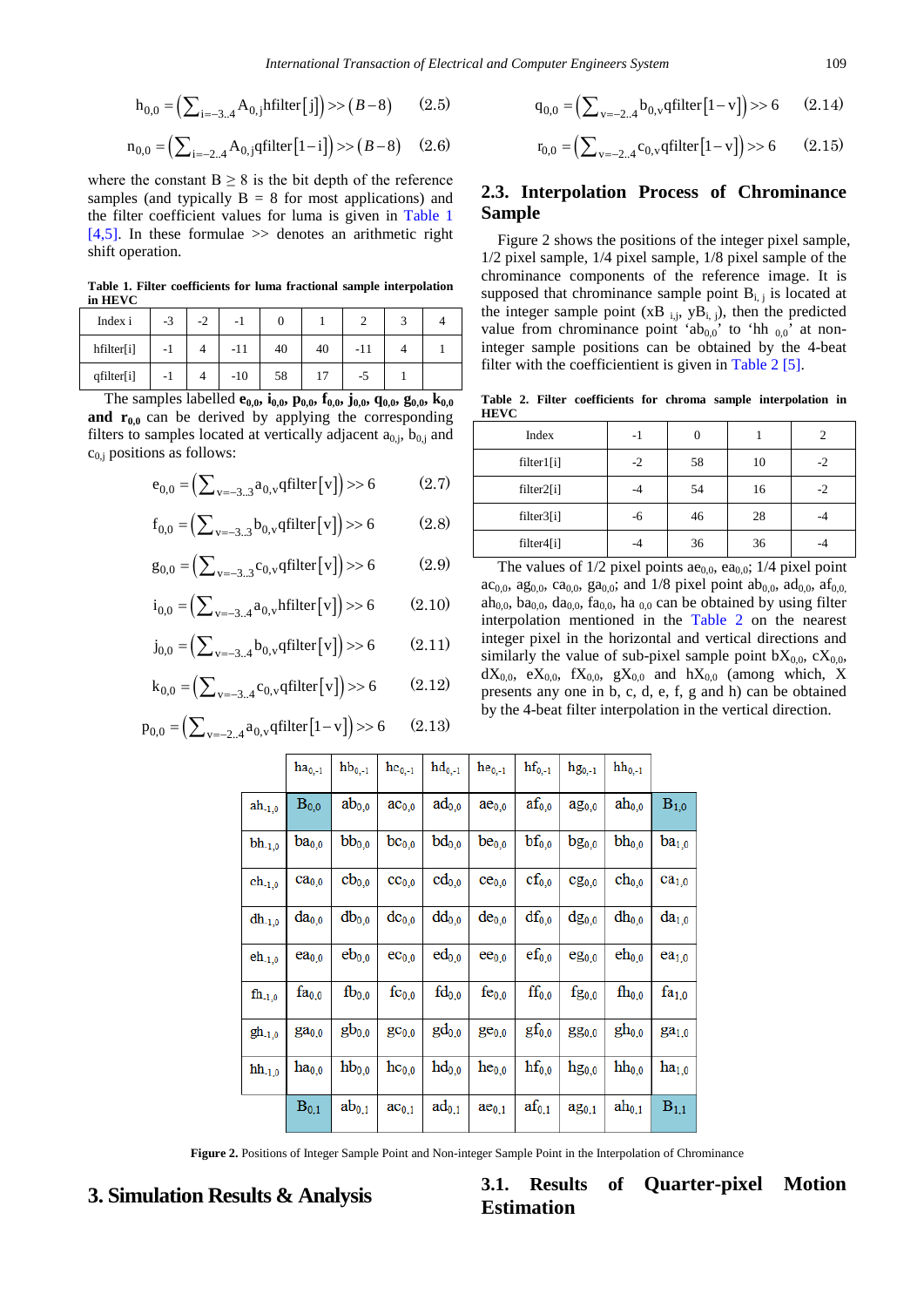To illustrate the implementation result of quarter-pixel motion estimation in HEVC, experiment have been carried out using MATLAB. Motion vectors are obtained by using simple 2D Logarithmic search algorithm. The characteristics of the motion activities of the blocks in the current frame are predicted using this temporal information. As discussed, we implemented the Quarterpixel interpolation algorithm with implementation of 2D Logarithmic search to find the motion vector, predicted frame with PSNR and residual with motion compensation and the corresponding 3D mesh plot of residual.

The experiment has been carried out by taking different CTU size i.e. 8X8, 16X16, 32X32, and 64X64 of different video frames such are AVI, DIVX and YUV. For 8x8,



Reference Frame Candidate

16X16, 32X32, and 64X64 CTU size the search block size 10x10, 20x20, 40x40 and 70x70 respectively. ME results of only 8x8 CTU of AVI, 16x16 CTU of DIVX and 32x32 CTU of YUV video frames are shown in Figure 3, Figure 4, and Figure 5.

#### **3.2. Results of ME by Taking 8x8 CTU of an AVI Video Frame**

In order to find the motion vector, predicted frame with PSNR and with motion compensation and the corresponding 3D mesh plot of residual of an AVI video frames, here the CTU size is considered as 8x8 and the searching block size around CTU is 10x10.



Candidate Frame, PSNR 27.2146dB



Motion vector field between reference & candidate frame. 8X8 CTU



Predicted Frame with PSNR 33.0892dB, Abs. Difference with MC and 3D Mesh plot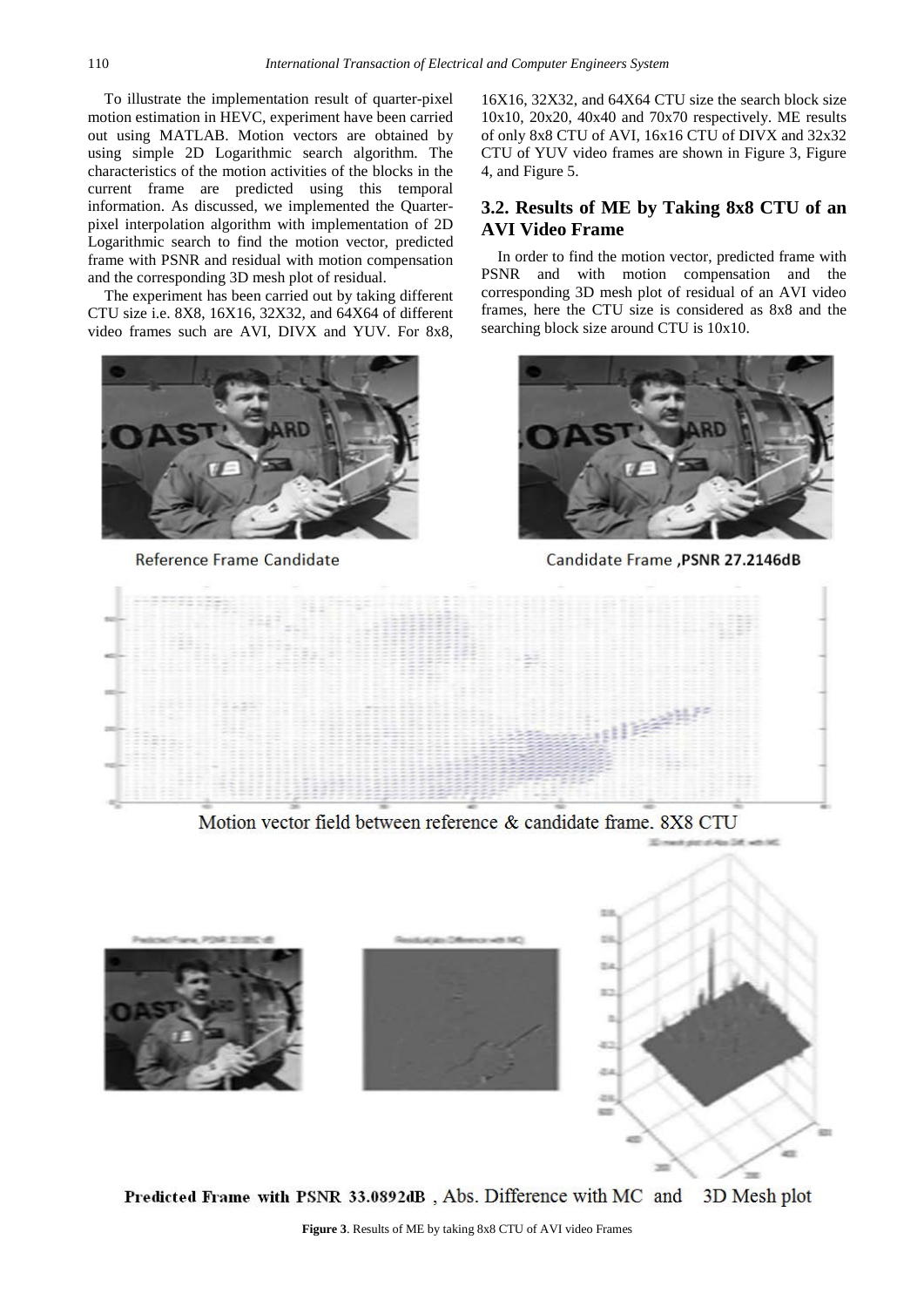# **3.3. Results of ME by Taking 16x16 CTU of a DivX Video Frame**

In order to find the motion vector, predicted frame with PSNR and with motion compensation and the corresponding 3D mesh plot of residual of a DIVX video frames, here the CTU size is considered as 16x16 and the searching block size around CTU is 20X20.



Reference Frame Candidate



Candidate Frame ,PSNR 27.7167dB

|  |  |  |                                              |  | A SECOND REPORT OF THE REPORT OF A SECOND POINT OF A SECOND REPORT OF THE REPORT OF A SECOND POINT OF A SECOND REPORT OF THE REPORT OF THE REPORT OF THE REPORT OF THE REPORT OF THE REPORT OF THE REPORT OF THE REPORT OF THE |   |  |  |  |  |         |                                                                                     |  |  |  |                                                                        |  |                                       |                            |                   |  |  |
|--|--|--|----------------------------------------------|--|--------------------------------------------------------------------------------------------------------------------------------------------------------------------------------------------------------------------------------|---|--|--|--|--|---------|-------------------------------------------------------------------------------------|--|--|--|------------------------------------------------------------------------|--|---------------------------------------|----------------------------|-------------------|--|--|
|  |  |  |                                              |  |                                                                                                                                                                                                                                |   |  |  |  |  |         |                                                                                     |  |  |  |                                                                        |  |                                       |                            |                   |  |  |
|  |  |  |                                              |  |                                                                                                                                                                                                                                |   |  |  |  |  |         |                                                                                     |  |  |  |                                                                        |  |                                       |                            |                   |  |  |
|  |  |  |                                              |  |                                                                                                                                                                                                                                |   |  |  |  |  |         |                                                                                     |  |  |  | the team of the team of the team of the second control of the team of  |  |                                       |                            |                   |  |  |
|  |  |  |                                              |  |                                                                                                                                                                                                                                |   |  |  |  |  |         |                                                                                     |  |  |  |                                                                        |  | .                                     |                            |                   |  |  |
|  |  |  |                                              |  |                                                                                                                                                                                                                                |   |  |  |  |  |         |                                                                                     |  |  |  |                                                                        |  |                                       |                            | <b>CONTRACTOR</b> |  |  |
|  |  |  |                                              |  |                                                                                                                                                                                                                                |   |  |  |  |  |         |                                                                                     |  |  |  |                                                                        |  |                                       | the company of the company |                   |  |  |
|  |  |  | the control of the control of the control of |  |                                                                                                                                                                                                                                | . |  |  |  |  |         |                                                                                     |  |  |  | The Control of the Con-                                                |  |                                       |                            |                   |  |  |
|  |  |  |                                              |  | the contract the contract of the contract and                                                                                                                                                                                  |   |  |  |  |  | ------- |                                                                                     |  |  |  |                                                                        |  | the term of the control of the term   |                            |                   |  |  |
|  |  |  |                                              |  |                                                                                                                                                                                                                                |   |  |  |  |  | ------- |                                                                                     |  |  |  |                                                                        |  |                                       |                            |                   |  |  |
|  |  |  |                                              |  | <b>IN ALL RESIDENTS IN A RESIDENT OF A RESIDENCE OF A RESIDENCE OF A RESIDENCE OF A RESIDENCE OF A RESIDENCE OF A</b>                                                                                                          |   |  |  |  |  |         |                                                                                     |  |  |  | the Charles and the Charles and the Charles and the Charles and        |  |                                       |                            |                   |  |  |
|  |  |  |                                              |  | selected to the first that the contract of the contract of the contract of the contract of the contract of the contract of the contract of the contract of the contract of the contract of the contract of the contract of the |   |  |  |  |  |         |                                                                                     |  |  |  | contract the party between the contract and the contract that the con- |  |                                       |                            |                   |  |  |
|  |  |  |                                              |  | A RESIDENCE RESERVATION OF A REGION OF A RECOVERY OF A CONSULTATION OF A RECOVERY OF A RECOVERY OF A RECOVERY OF A                                                                                                             |   |  |  |  |  |         |                                                                                     |  |  |  |                                                                        |  |                                       |                            |                   |  |  |
|  |  |  |                                              |  | affects that it is the top perfect to be a part of the control of the part of the                                                                                                                                              |   |  |  |  |  |         | the control of the control of the control of the control of the control of the con- |  |  |  |                                                                        |  |                                       |                            |                   |  |  |
|  |  |  |                                              |  | A 1979 FOR THE REPORT OF THE REPORT OF THE REPORT OF THE REPORT OF THE PHOTOGRAPH COMPANY OF THE REPORT OF THE REPORT OF THE REPORT OF THE REPORT OF THE REPORT OF THE REPORT OF THE REPORT OF THE REPORT OF THE REPORT OF THE |   |  |  |  |  |         |                                                                                     |  |  |  |                                                                        |  |                                       |                            |                   |  |  |
|  |  |  |                                              |  |                                                                                                                                                                                                                                |   |  |  |  |  |         |                                                                                     |  |  |  |                                                                        |  | the terms of the control and the con- |                            |                   |  |  |
|  |  |  |                                              |  | the contract of the contract contract of the contract of the contract of the contract of                                                                                                                                       |   |  |  |  |  |         | the control of the control of the control of the control of the control of          |  |  |  |                                                                        |  |                                       | the company's service and  |                   |  |  |
|  |  |  |                                              |  |                                                                                                                                                                                                                                |   |  |  |  |  |         |                                                                                     |  |  |  |                                                                        |  |                                       |                            |                   |  |  |

# Motion vector field between reference & candidate frame, 16x16 CTU



# Predicted Frame with PSNR 32.4501dB, Abs. Difference with MC and 3D Mesh plot

**Figure 4**. Results of ME by taking 16x16 CTU of DIVX video Frames

**3.4. Results of ME by Taking 32x32 CTU of a YUV Video Frame**

In order to find the motion vector, predicted frame with PSNR and with motion compensation and the corresponding 3D mesh plot of residual of a YUV video frames, here the CTU size is considered as 32x32 and the searching block size around CTU is 40X40.

 $\equiv$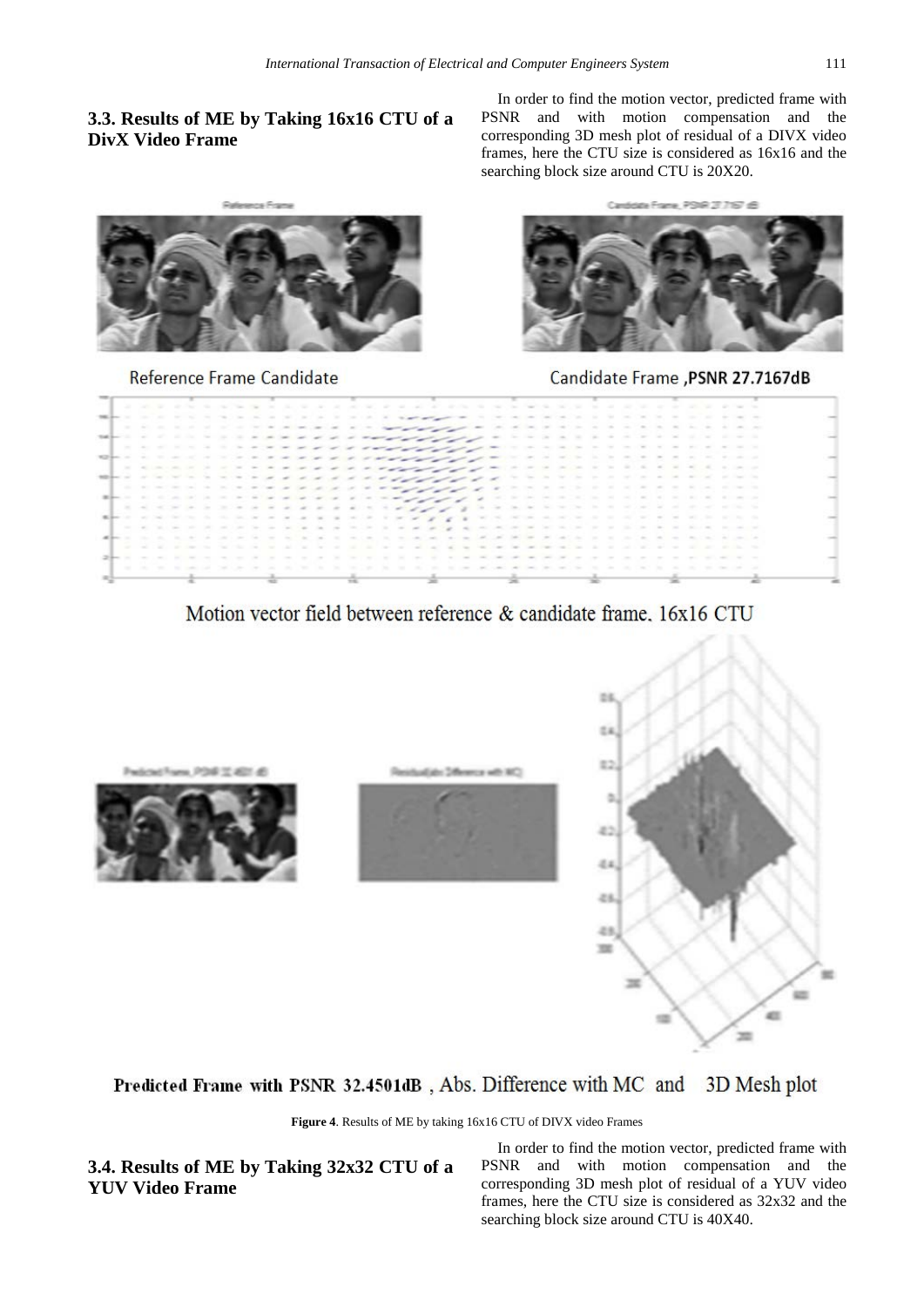

Reference Frame Candidate



Candidate Frame, PSNR 28.7961 dB

| <b>CONTRACTOR</b>                                                                                                                                                                                                                                                                                                                                                                                                                                                          | <b>CONTRACTOR</b>                         | <b>CONTRACTOR</b>                      | <b>COMMERCIAL</b><br>The project                                                                                 | $\sim$<br>Contractor of                                                                                                                                                                                                                                                                                                                                                                                                                                                                                                        | Company of Co.                                                                                                   | <b>CONTRACTOR</b>                                                                                                   | <b>COMPANY</b>          | $\sim$<br>and the control | <b>SEP</b><br><b>State of Lands</b>                                                                                                                                                                                                                                                                                                                                                                                                                                        | <b>CONTRACTOR</b> |  |
|----------------------------------------------------------------------------------------------------------------------------------------------------------------------------------------------------------------------------------------------------------------------------------------------------------------------------------------------------------------------------------------------------------------------------------------------------------------------------|-------------------------------------------|----------------------------------------|------------------------------------------------------------------------------------------------------------------|--------------------------------------------------------------------------------------------------------------------------------------------------------------------------------------------------------------------------------------------------------------------------------------------------------------------------------------------------------------------------------------------------------------------------------------------------------------------------------------------------------------------------------|------------------------------------------------------------------------------------------------------------------|---------------------------------------------------------------------------------------------------------------------|-------------------------|---------------------------|----------------------------------------------------------------------------------------------------------------------------------------------------------------------------------------------------------------------------------------------------------------------------------------------------------------------------------------------------------------------------------------------------------------------------------------------------------------------------|-------------------|--|
| <b>Contractor</b>                                                                                                                                                                                                                                                                                                                                                                                                                                                          | <b>CONTRACTOR</b><br><b>The Company's</b> | <b>Service</b>                         | <b>Service</b>                                                                                                   | colored in<br>---                                                                                                                                                                                                                                                                                                                                                                                                                                                                                                              | <b>Service</b>                                                                                                   | <b>CONTRACTOR</b><br>$\frac{1}{2} \left( \frac{1}{2} \right) \left( \frac{1}{2} \right) \left( \frac{1}{2} \right)$ | <b>Contract</b>         | <b>Service</b>            | <b>STATE</b>                                                                                                                                                                                                                                                                                                                                                                                                                                                               | <b>COMMA</b>      |  |
| $\frac{1}{2} \left( \frac{1}{2} \right) \left( \frac{1}{2} \right) \left( \frac{1}{2} \right) \left( \frac{1}{2} \right) \left( \frac{1}{2} \right) \left( \frac{1}{2} \right) \left( \frac{1}{2} \right) \left( \frac{1}{2} \right) \left( \frac{1}{2} \right) \left( \frac{1}{2} \right) \left( \frac{1}{2} \right) \left( \frac{1}{2} \right) \left( \frac{1}{2} \right) \left( \frac{1}{2} \right) \left( \frac{1}{2} \right) \left( \frac{1}{2} \right) \left( \frac$ |                                           | <b>HELL</b>                            | <b>County</b>                                                                                                    | <b>Contractor</b>                                                                                                                                                                                                                                                                                                                                                                                                                                                                                                              | <b>Service</b><br>$\frac{1}{2} \left( \frac{1}{2} \right) \left( \frac{1}{2} \right) \left( \frac{1}{2} \right)$ | ÷<br>$\sim$                                                                                                         | $\sim$                  | Company of                | <b>Secondary</b>                                                                                                                                                                                                                                                                                                                                                                                                                                                           | <b>Silvers</b>    |  |
| <b>STATE</b>                                                                                                                                                                                                                                                                                                                                                                                                                                                               | Commercial                                | <b>College College</b>                 | Commercial                                                                                                       | <b>Contract</b>                                                                                                                                                                                                                                                                                                                                                                                                                                                                                                                |                                                                                                                  |                                                                                                                     |                         | DOM: NO                   |                                                                                                                                                                                                                                                                                                                                                                                                                                                                            | <b>Chairman</b>   |  |
| <b>CONTRACTOR</b>                                                                                                                                                                                                                                                                                                                                                                                                                                                          | <b>CONTRACTOR</b>                         | <b>STATE</b>                           | <b>State of Con-</b>                                                                                             |                                                                                                                                                                                                                                                                                                                                                                                                                                                                                                                                |                                                                                                                  |                                                                                                                     |                         |                           | <b>Service</b>                                                                                                                                                                                                                                                                                                                                                                                                                                                             | <b>STATE</b>      |  |
| <b>COLL</b><br><b>CONTRACTOR</b>                                                                                                                                                                                                                                                                                                                                                                                                                                           | <b>COMPANY</b><br><b>CONTRACTOR</b>       | <b>Contractor</b>                      | and the control of the control of<br>the contract of the contract of the contract of                             | the control of the control                                                                                                                                                                                                                                                                                                                                                                                                                                                                                                     |                                                                                                                  |                                                                                                                     |                         |                           | ÷<br>$\frac{1}{2} \left( \frac{1}{2} \right) \left( \frac{1}{2} \right) \left( \frac{1}{2} \right)$                                                                                                                                                                                                                                                                                                                                                                        | <b>College</b>    |  |
| <b>College College</b>                                                                                                                                                                                                                                                                                                                                                                                                                                                     | <b>CONTRACTOR</b>                         | <b>COMMERCIAL</b><br><b>CONTRACTOR</b> | the company of the company of                                                                                    | ل المركز<br>$\frac{1}{2} \left( \frac{1}{2} \right) \left( \frac{1}{2} \right) \left( \frac{1}{2} \right) \left( \frac{1}{2} \right) \left( \frac{1}{2} \right) \left( \frac{1}{2} \right) \left( \frac{1}{2} \right) \left( \frac{1}{2} \right) \left( \frac{1}{2} \right) \left( \frac{1}{2} \right) \left( \frac{1}{2} \right) \left( \frac{1}{2} \right) \left( \frac{1}{2} \right) \left( \frac{1}{2} \right) \left( \frac{1}{2} \right) \left( \frac{1}{2} \right) \left( \frac$<br><b><i>CONSTRUCTION CONTINUES</i></b> |                                                                                                                  |                                                                                                                     |                         |                           | $\equiv$                                                                                                                                                                                                                                                                                                                                                                                                                                                                   | <b>COMPANY</b>    |  |
| <b>CONTRACTOR</b>                                                                                                                                                                                                                                                                                                                                                                                                                                                          | <b>COMMERCIAL</b>                         | <b>Contract</b>                        | College of                                                                                                       | $-0.001$                                                                                                                                                                                                                                                                                                                                                                                                                                                                                                                       |                                                                                                                  |                                                                                                                     | <b>Contractor</b>       |                           | $\frac{1}{2} \left( \frac{1}{2} \right) \left( \frac{1}{2} \right) \left( \frac{1}{2} \right) \left( \frac{1}{2} \right) \left( \frac{1}{2} \right) \left( \frac{1}{2} \right) \left( \frac{1}{2} \right) \left( \frac{1}{2} \right) \left( \frac{1}{2} \right) \left( \frac{1}{2} \right) \left( \frac{1}{2} \right) \left( \frac{1}{2} \right) \left( \frac{1}{2} \right) \left( \frac{1}{2} \right) \left( \frac{1}{2} \right) \left( \frac{1}{2} \right) \left( \frac$ | <b>COMMERCIAL</b> |  |
|                                                                                                                                                                                                                                                                                                                                                                                                                                                                            | <b>Service</b><br>÷                       |                                        | <b>COMPANY</b><br>$\frac{1}{2} \left( \frac{1}{2} \right) \left( \frac{1}{2} \right) \left( \frac{1}{2} \right)$ |                                                                                                                                                                                                                                                                                                                                                                                                                                                                                                                                | <b>STATE</b><br>$\frac{1}{2}$                                                                                    |                                                                                                                     | <b>CONTRACTOR</b><br>-- |                           | Total Color<br>--<br>$-$                                                                                                                                                                                                                                                                                                                                                                                                                                                   |                   |  |

Motion vector field between reference & candidate frame, 32x32 CTU



Predicted Frame with PSNR 29.1448dB, Abs. Difference with MC and 3D Mesh plot

**Figure 5**. Results of ME by taking 32x32 CTU of YUV video Frames

 $\blacksquare$ 

# **4. Result Analysis**

The H.265 encoding method has been complicated by the development of new coding tools. Among those tools, the quarter pixel accuracy motion estimation and compensation enhance compression gain and to reduce memory area and data bit rate and it requires the implementation of complex interpolation filters and increases the ME complexity. Here the scheme was divided into four steps; in the first step the sub-pixel ME for the  $8\times 8$  and  $16\times 16$ ,  $32\times 32$  and  $64\times 64$  block has been used.

The result shows that with increase of size of CTU block, the PSNR of predicted frame gradually decreases and also the number of motion vector reduces as given in [Table 3.](#page-5-0) The PSNR of original candidate frame was 27.2146dB, 27.7167dB and 28.7961 dB with respect to reference frame for AVI, DIVX and YUV video frames respectively.

| Table 3. PSNR of different Video Frames with different size CTU |  |  |
|-----------------------------------------------------------------|--|--|
|                                                                 |  |  |

<span id="page-5-0"></span>

|            | <b>AVI</b> |            | <b>DIVX</b> | YUV                  |         |  |  |  |  |
|------------|------------|------------|-------------|----------------------|---------|--|--|--|--|
| CTU size   | PSNR(dB)   | CTU size   | PSNR(dB)    | CTU size<br>PSNR(dB) |         |  |  |  |  |
| <b>8X8</b> | 33.0892    | <b>8X8</b> | 34.2917     | <b>8X8</b>           | 30.8412 |  |  |  |  |
| 16X16      | 31.6316    | 16X16      | 32.4501     | 16X16                | 29.9705 |  |  |  |  |
| 32X32      | 29.8129    | 32X32      | 30.1317     | 32X32                | 29.1448 |  |  |  |  |
| 64X64      | 28.364     | 64X64      | 29.2345     | 64X64                | 28.4357 |  |  |  |  |